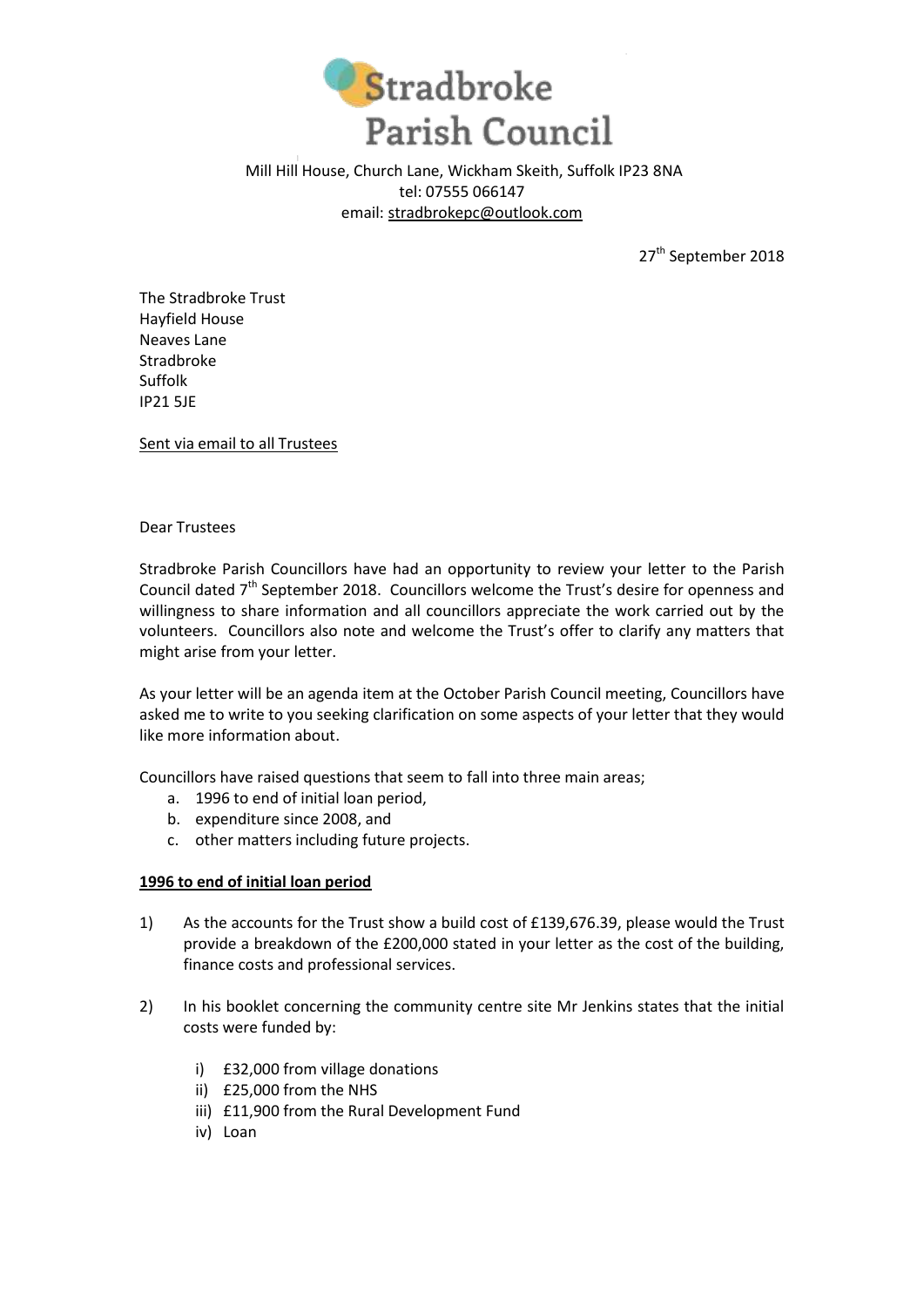Councillors would like to know what was the total loan taken out in 1996 and was there any other funding obtained? Could you confirm the date that the loan was discharged? The Trust has quoted two dates for this which vary by 2 years.

- 3) How much rent was received by the Trust from the NHS during the initial 11 year period?
- 4) What were the costs of maintenance and repairs during the first 11 years starting from 1996?
- 5) Were any upgrades made to the Health Centre during this time and, if so, what were they and what were the costs involved?

## **Expenditure since 2008**

6) Your letter states that over the last 11 years the total NHS rent received by the Trust is £120,000. From information available Councillors have assumed the following annual breakdown:

| to April 2009       | £9,700.00 (as per supplemental lease dated 2007) |
|---------------------|--------------------------------------------------|
| to April 2010       | £10,806.75 }                                     |
| to April 2011       | £10,464.00 }                                     |
| to April 2012       | £11,336.00 }                                     |
| to April 2013       | £10,464.00 } as per accounts                     |
| to April 2014       | £14,890.47 }                                     |
| to April 2015       | £12,600.00 }                                     |
| to April 2016       | £14,127.93 }                                     |
| to April 2017       | £13,632.00 (estimated)                           |
| to April 2018       | £13,632.00 (estimated)                           |
| from Apr 18 to date | unknown                                          |
|                     |                                                  |

### **Total to end of April 2018 £121,653.15**

Please could you confirm that these figures are correct and also what the current NHS rental figure is?

- 7) Your letter explains that £45,000 has been spent over the past 11 years on costs associated with surgery. Please would the Trust provide a breakdown of what these costs were and in which year the expenditure was incurred?
- 8) Councillors are interested to know how the projects listed in your letter were selected for support.
- 9) Councillors have noted that the Trust contributed a total of £13,500 to the playing field drainage project, with £10,000 coming from a bequest and the balance from donations collected in the village; yet the **total** cost of this project was included in your calculations. Please can you supply the figures for the Trust's **actual** contributions to **each** of the projects listed as well as the total cost of the project?